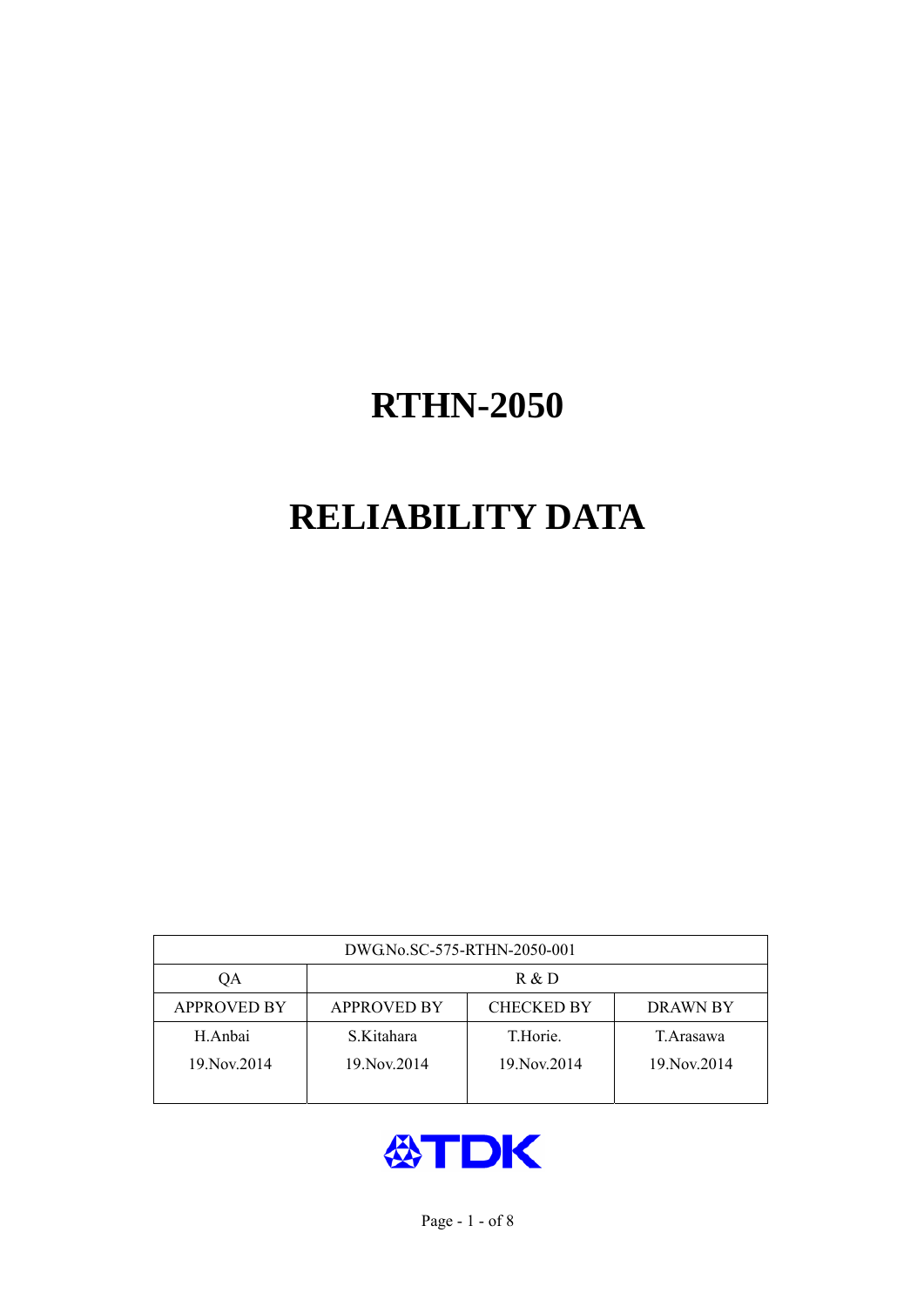#### INDEX

|                                     | Page   |
|-------------------------------------|--------|
| 1. Calculated Values of MTBF        | Page-3 |
| 2. Vibration Test                   | Page-4 |
| 3. Heat Cycle Test                  | Page-5 |
| 4. Humidity Test                    | Page-6 |
| 5. High Temperature Resistance Test | Page-7 |
| 6. Low Temperature Storage Test     | Page-8 |
|                                     |        |

The following data are typical values. As all units have nearly the same characteristics, the data to be considered as ability values.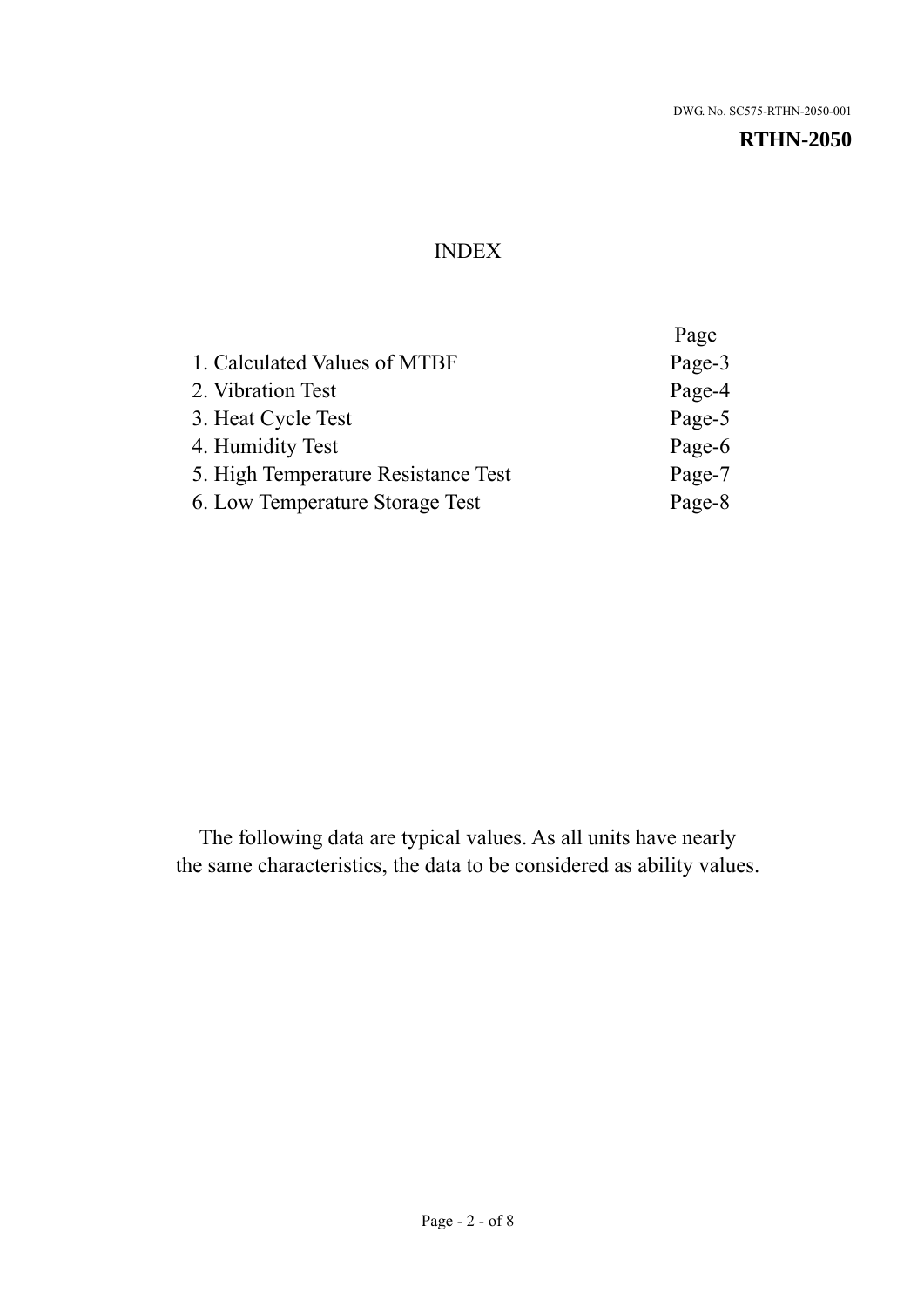1. Calculated Values of MTBF

MODEL:RTHN-2050

(1)Calculating Method

Calculated Based on parts stress Reliability projection of MIL-HDBK-217F NOTICE2.

Individual failure rates  $\lambda$  G is given to each part and MTBF is

Calculated by the count of each part.

$$
MIBF = \frac{1}{\lambda_{\text{expap}}} = \frac{1}{\sum_{i=1}^{n} N_i (\lambda_{\text{G}} \pi_Q)_i} \times 10^6 \text{ (hours)}
$$

| $\lambda$ equip | : Total equipment failure rate (Failure / $10^6$ Hours)        |
|-----------------|----------------------------------------------------------------|
| $\lambda$ G     | : Generic failure rate for the <i>i</i> th generic part        |
|                 | (Failure/ $10^6$ Hours)                                        |
| Ni              | : Quantity of i th generic part                                |
| N               | : Number of different generic part categories                  |
| $\pi$ Q         | : Generic quality factor for the i th generic part( $\pi$ Q=1) |

## (2)MTBF Values

GF: Ground, Fixed

 $MTBF = 2,160,574$  (Hours)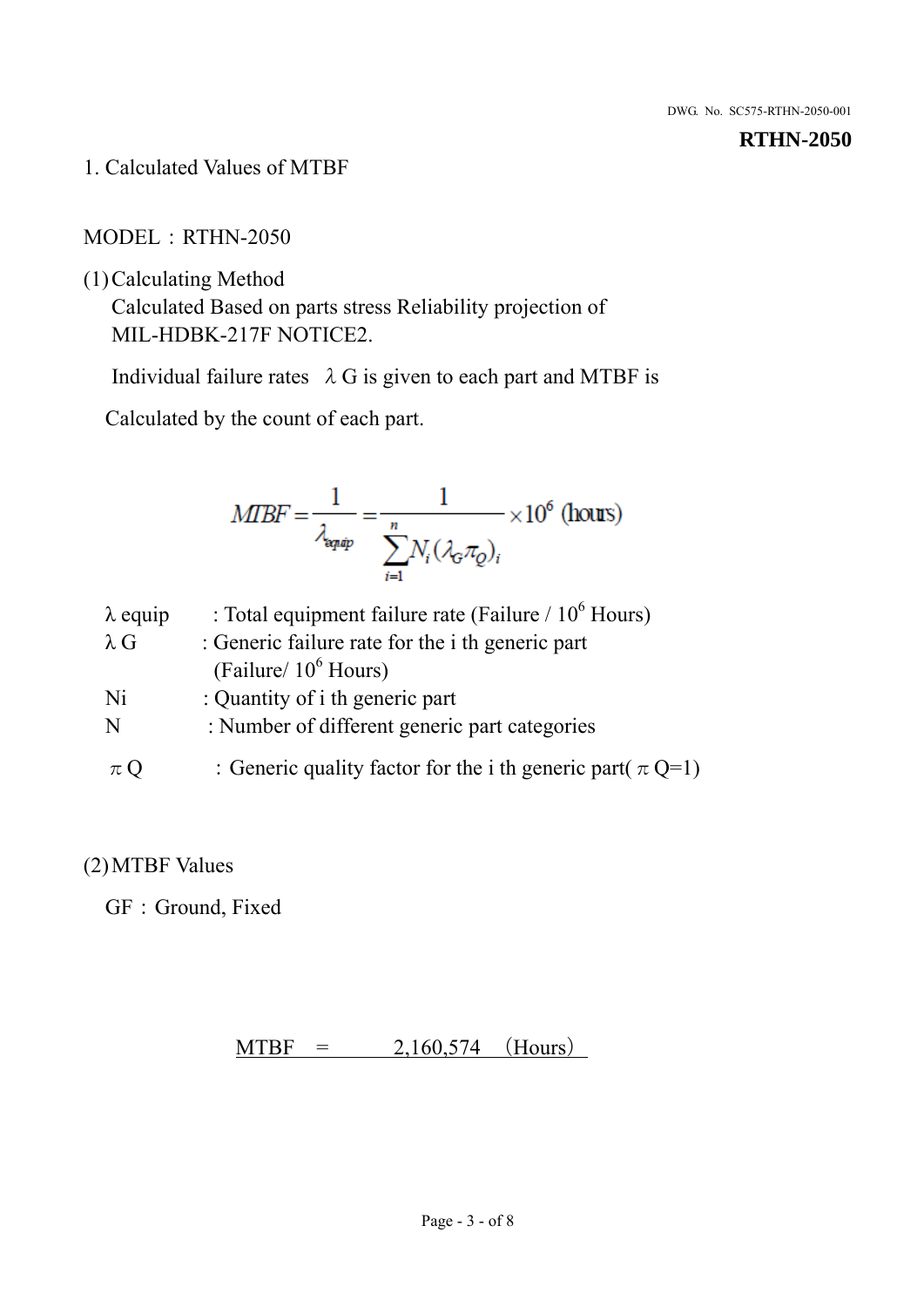#### 2. Vibration Test

#### MODEL: RTHN-2050 (Representation Product : RTHN-5150)

- (1)Vibration Test Class Frequency Variable Endurance Test
- (2)Equipment Used Controller VS-1000-6, Vibrator 905-FN (IMV CORP.)
- (3)The Number of D.U.T (Device Under Test) 2 units
- (4)Test Conditions Frequency : 10~55Hz Amplitude : 0.7mm,Sweep for 1 min. Dimension and times : X,Y and Z Directions for 0.5 hours each.
- (5)The Method Fix the D.U.T on the fitting-stage
- (6)Test Results PASS

| Check item                        | Spec.                            |                   | <b>Before Test</b> | After Test        |
|-----------------------------------|----------------------------------|-------------------|--------------------|-------------------|
| Attenuation(dB)                   | Differential Mode: 25dB min.     | $0.2$ MHz         | 75.15              | 75.10             |
|                                   |                                  | 30 MHz            | 56.05              | 56.05             |
|                                   | Common Mode: 25dB min.           | $0.1$ MHz         | 32.80              | 32.80             |
|                                   |                                  | 10 MHz            | 38.70              | 38.20             |
| Leakage Current (mA)              | 5mA max. (500V, 60Hz)            | Line1             | 2.68               | 2.67              |
|                                   |                                  | Line <sub>2</sub> | 2.68               | 2.67              |
|                                   |                                  | Line3             | 2.69               | 2.68              |
| DC Resistance (m $\Omega$ )       | $6m\Omega$<br>max.               |                   |                    | 2.54              |
| <b>Test Voltage</b>               | $L-L: 2192Vdc$ 60sec.            |                   |                    |                   |
|                                   | $L-E$ : 2500Vac 60sec.           |                   | OK.                | OK                |
| Isolation Resistance( $M\Omega$ ) | $100M\Omega$ min.(500Vdc 60sec.) |                   | $1.0 \times 10^7$  | $1.0 \times 10^7$ |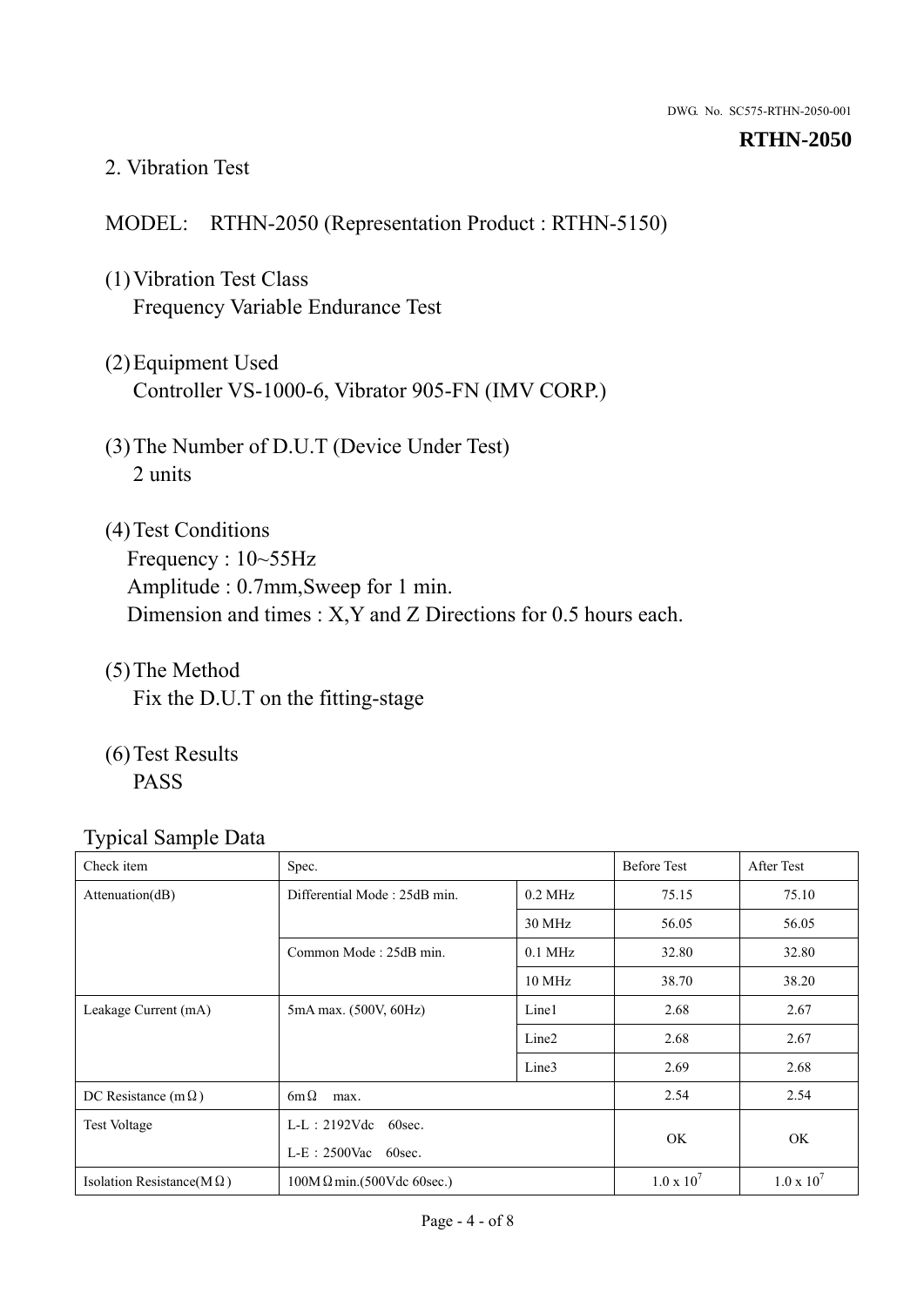# 3. Heat Cycle Test

### MODEL: RTHN-2050 (Representation Product : RTHN-5150)

## (1)Equipment Used TEMPERATURE CHAMBER TSA-71H-W (ESPEC CORP.)

- (2)The Number of D.U.T (Device Under Test) 2 units
- (3)Test Conditions

Ambient Temperature : -25~+85℃ Test Cycles: 100 cycles



(4)The Method

Before the test check if there is no abnormal characteristics and put the D.U.T in the testing chamber. Then test it in the above cycles, After the test is completed leave it for 1 hour at room temperature and check it if there is no abnormal each characteristics.

(5)Test Results PASS

| Check item                        | Spec.                                            |                   | <b>Before Test</b>  | After Test        |
|-----------------------------------|--------------------------------------------------|-------------------|---------------------|-------------------|
| Attenuation(dB)                   | Differential Mode: 25dB min.                     | $0.2$ MHz         | 68.95               | 73.65             |
|                                   |                                                  | 30 MHz            | 57.70               | 54.75             |
|                                   | Common Mode: 25dB min.                           | $0.1$ MHz         | 33.50               | 31.50             |
|                                   |                                                  | 10 MHz            | 40.25               | 40.40             |
| Leakage Current (mA)              | 5mA max. (500V, 60Hz)                            | Line1             | 2.69                | 2.63              |
|                                   |                                                  | Line <sub>2</sub> | 2.67                | 2.65              |
|                                   |                                                  | Line3             | 2.67                | 2.65              |
| DC Resistance (m $\Omega$ )       | $6m\Omega$<br>max                                |                   | 2.47                | 2.44              |
| <b>Test Voltage</b>               | $L-L: 2192Vdc$<br>60sec<br>$L-E$ : 2500Vac 60sec |                   |                     |                   |
|                                   |                                                  |                   | OK.                 | OK                |
| Isolation Resistance( $M\Omega$ ) | $100M\Omega$ min.(500Vdc 60sec.)                 |                   | $1.0 \times 10^{7}$ | $1.0 \times 10^7$ |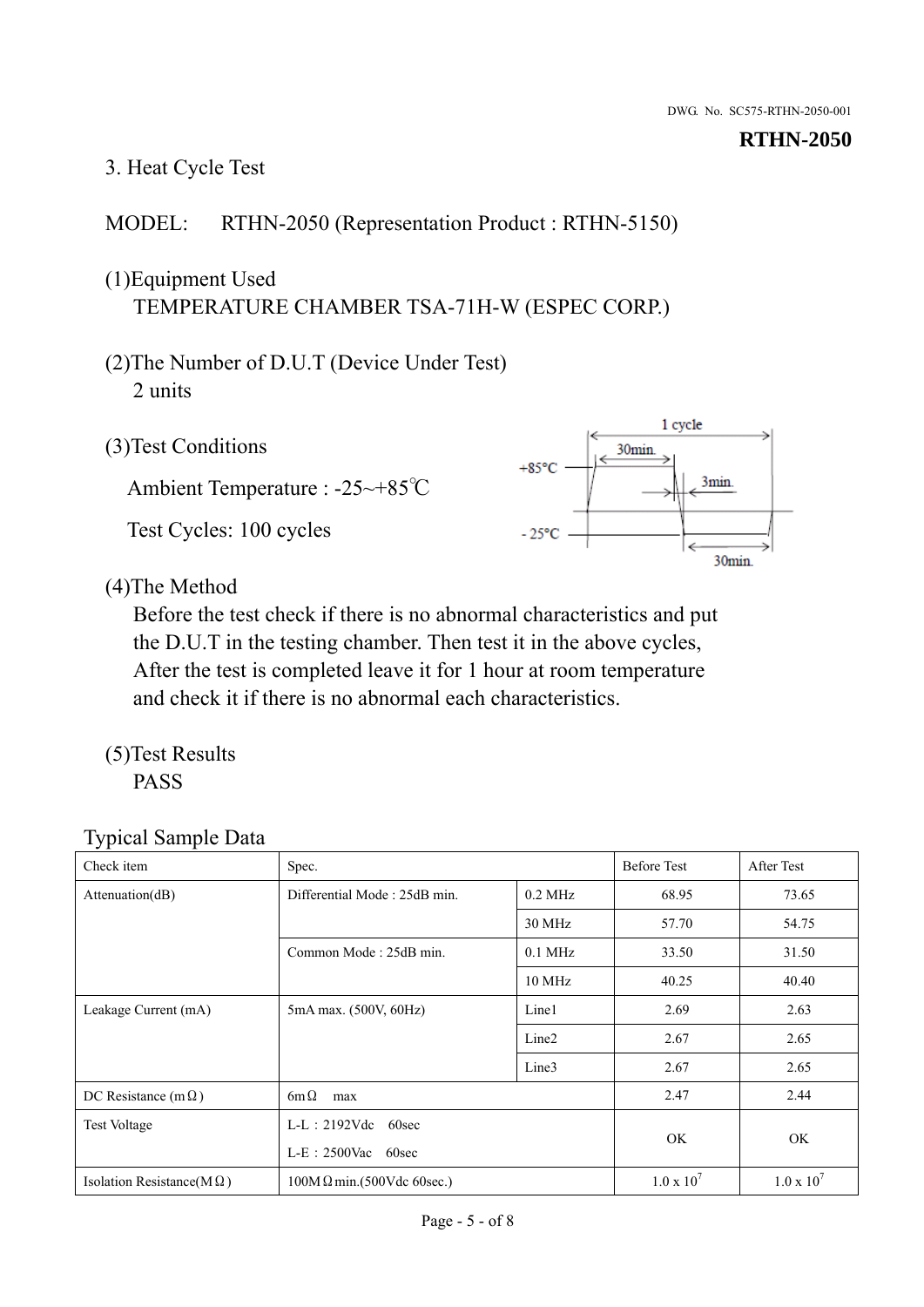#### 4. Humidity Test

## MODEL: RTHN-2050 (Representation Product : RTHN-5150)

# (1)Equipment Used TEMP. & HUMID. CHAMBER PR-4KT (ESPEC CORP.)

- (2)The Number of D.U.T (Device Under Test) 2 units
- (3)Test Conditions

Ambient Temperature : +40℃

Test Times: 500 hours Ambient Humidity: 90~95%RH No Dewdrop

#### (4)The Method

Before the test check if there is no abnormal characteristics and put the D.U.T in the testing chamber. Then test it in the above conditions. After the test is completed leave it for 1 hour at room temperature and check it if there is no abnormal each characteristics.

#### (5)Test Results PASS

| Check item                        | Spec.                            |                        | <b>Before Test</b> | <b>After Test</b> |
|-----------------------------------|----------------------------------|------------------------|--------------------|-------------------|
| Attenuation(dB)                   | Differential Mode: 25dB min.     | $0.2$ MHz              | 71.45              | 74.75             |
|                                   |                                  | 30 MHz                 | 54.85              | 49.00             |
|                                   | Common Mode: 25dB min.           | $0.1$ MHz              | 33.40              | 33.50             |
|                                   |                                  | $10$ MHz               | 39.15              | 39.90             |
| Leakage Current (mA)              | 5mA max. (500V, 60Hz)            | Line1                  | 2.71               | 2.66              |
|                                   |                                  | Line <sub>2</sub>      | 2.70               | 2.66              |
|                                   |                                  | Line3                  | 2.69               | 2.66              |
| DC Resistance (m $\Omega$ )       | $6m\Omega$<br>max.               |                        |                    | 2.44              |
| <b>Test Voltage</b>               | $L-L: 2192Vdc$<br>60sec.         | $L-E$ : 2500Vac 60sec. |                    |                   |
|                                   |                                  |                        |                    | <b>OK</b>         |
| Isolation Resistance(M $\Omega$ ) | $100M\Omega$ min.(500Vdc 60sec.) |                        | $1.0 \times 10^7$  | $1.0 \times 10^7$ |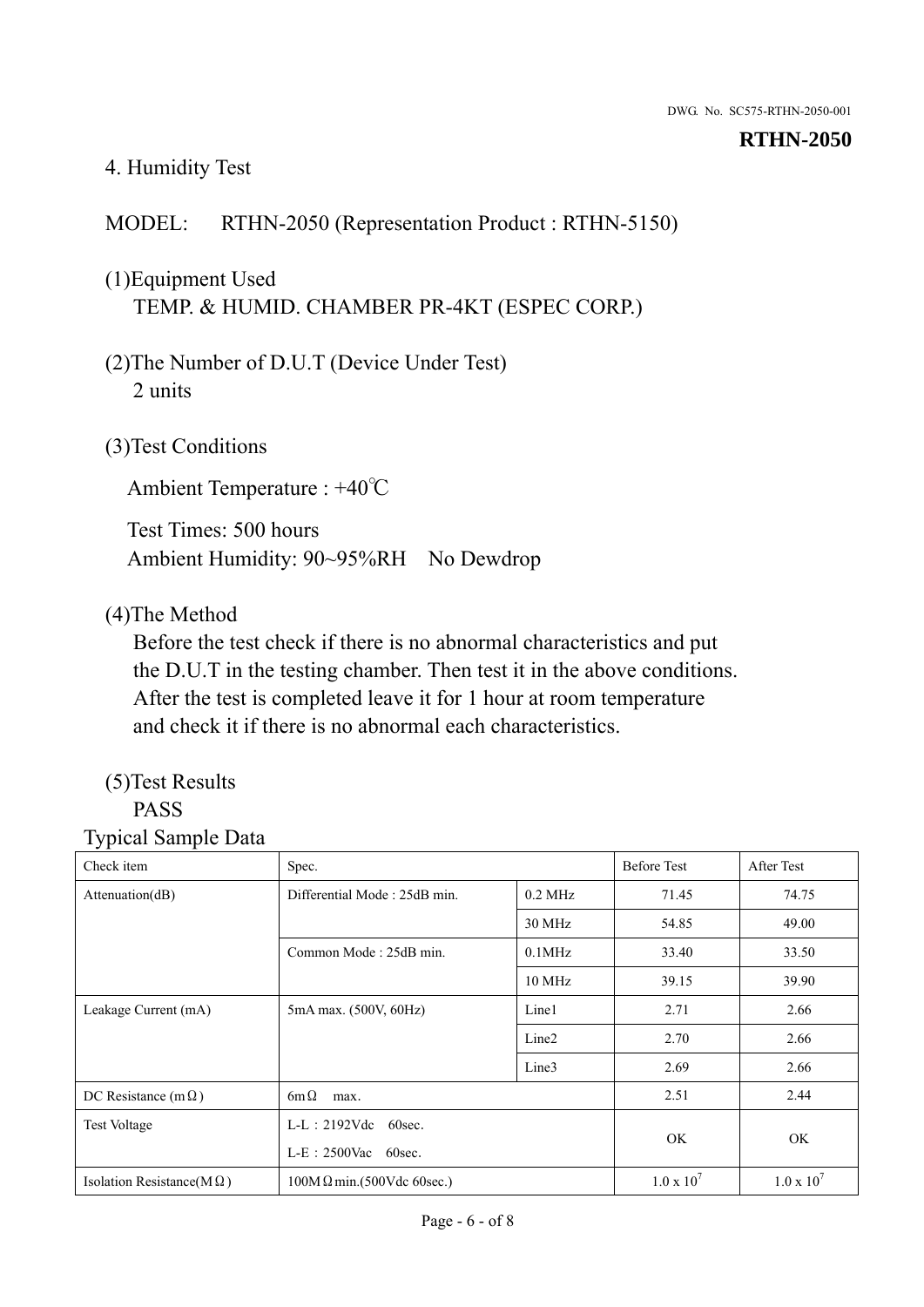#### 5. High Temperature Resistance Test

#### MODEL: RTHN-2050 (Representation Product : RTHN-5300)

# (1)Equipment Used TEMPERATURE CHAMBER PHH-300 (ESPEC CORP.)

- (2)The Number of D.U.T (Device Under Test) 2 units
- (3)Test Conditions

Ambient Temperature : +50℃

Test Times: 500 hours Operating: DC 300A

#### (4)The Method

Before the test check if there is no abnormal characteristics and put the D.U.T in the testing chamber. Then test it in the above conditions. After the test is completed leave it for 1 hour at room temperature and check it if there is no abnormal each characteristics.

#### (5)Test Results PASS

| Check item                        | Spec.                            |                        | <b>Before Test</b> | After Test        |
|-----------------------------------|----------------------------------|------------------------|--------------------|-------------------|
| Attenuation(dB)                   | Differential Mode: 25dB min.     | $0.2$ MHz              | 75.80              | 78.15             |
|                                   |                                  | 30 MHz                 | 34.25              | 38.60             |
|                                   | Common Mode: 25dB min.           | $0.5$ MHz              | 34.15              | 34.40             |
|                                   |                                  | 6 MHz                  | 38.60              | 29.55             |
| Leakage Current (mA)              | 5mA max. (500V, 60Hz)            | Line1                  | 2.72               | 2.65              |
|                                   |                                  | Line <sub>2</sub>      | 2.72               | 2.66              |
|                                   |                                  | Line3                  | 2.72               | 2.66              |
| DC Resistance (m $\Omega$ )       | $2m\Omega$<br>max.               |                        |                    | 0.99              |
| <b>Test Voltage</b>               | $L-L$ : 2192Vdc 60sec.           | $L-E$ : 2500Vac 60sec. |                    |                   |
|                                   |                                  |                        |                    | <b>OK</b>         |
| Isolation Resistance( $M\Omega$ ) | $100M\Omega$ min.(500Vdc 60sec.) |                        | $1.0 \times 10^7$  | $1.0 \times 10^7$ |